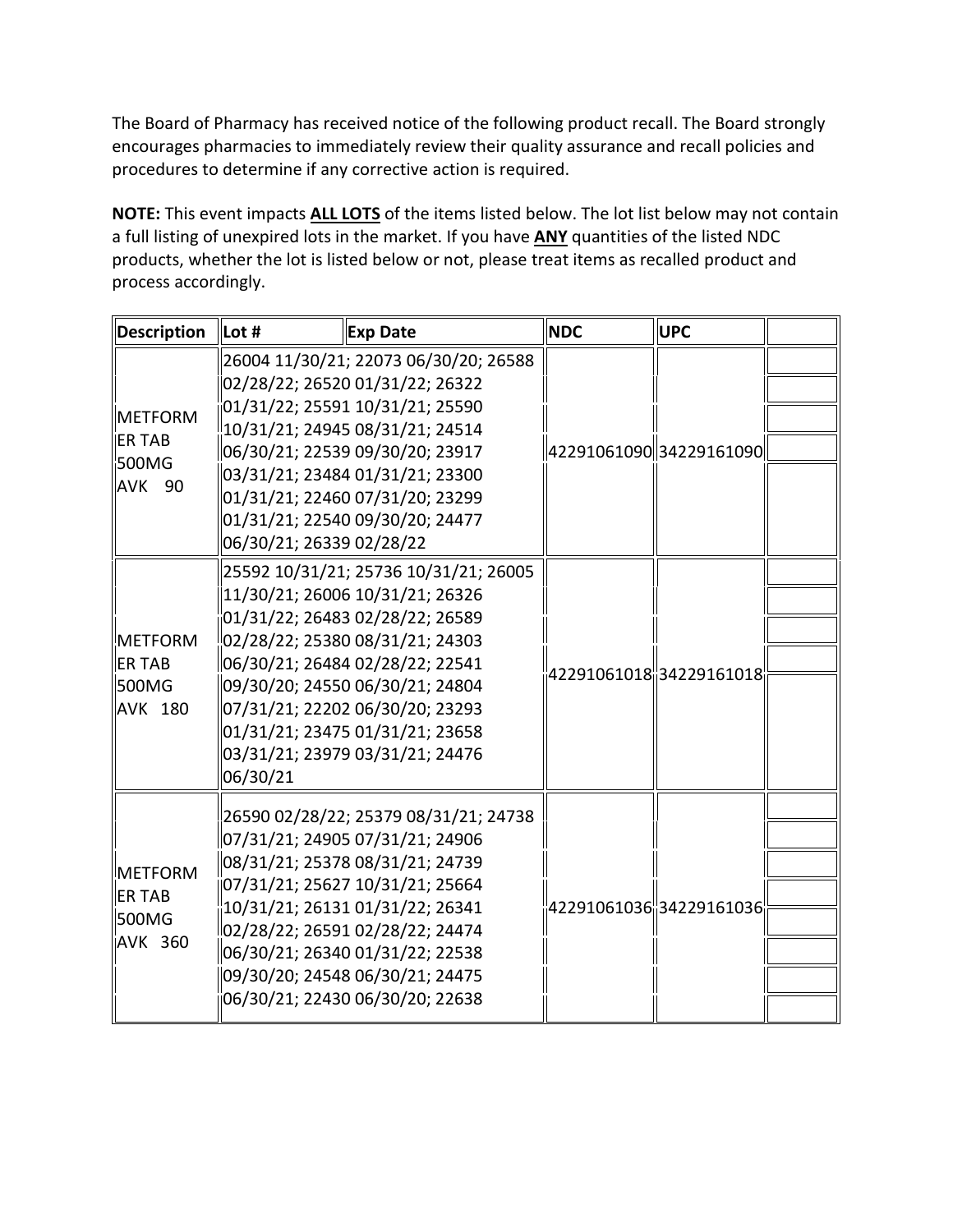| <b>Description</b>  | Lot #                                                                                       | <b>Exp Date</b>                       | <b>NDC</b> | <b>UPC</b>              |  |
|---------------------|---------------------------------------------------------------------------------------------|---------------------------------------|------------|-------------------------|--|
|                     |                                                                                             | 09/30/20; 22639 09/30/20; 23291       |            |                         |  |
|                     |                                                                                             | 01/31/21; 23292 01/31/21; 23631       |            |                         |  |
|                     |                                                                                             | 01/31/21; 23706 03/31/21; 23707       |            |                         |  |
|                     |                                                                                             | 03/31/21; 24164 05/31/21; 24340       |            |                         |  |
|                     |                                                                                             | 06/30/21; 24165 05/31/21; 23344       |            |                         |  |
|                     | 01/31/21                                                                                    |                                       |            |                         |  |
| <b>METFORM</b>      |                                                                                             | 24032 03/31/21; 26478 01/31/22; 25907 |            |                         |  |
| <b>ER TAB</b>       |                                                                                             | 10/31/21; 25381 08/31/21; 22542       |            | 4229106111834229161118  |  |
| <b>750MG</b>        |                                                                                             | 06/30/20; 24624 07/31/21; 23345       |            |                         |  |
| AVK 180             | 11/30/20; 24631 05/31/21                                                                    |                                       |            |                         |  |
|                     |                                                                                             | 24364 05/31/21; 25906 10/31/21; 25334 |            |                         |  |
| <b>IMETFORM</b>     |                                                                                             | 09/30/21; 22406 06/30/20; 25014       |            |                         |  |
| <b>ER TAB</b>       |                                                                                             | 07/31/21; 26392 01/31/22; 22740       |            |                         |  |
| <b>750MG</b>        |                                                                                             | 06/30/20; 22405 06/30/20; 22348       |            | 42291061150 34229161150 |  |
| <b>AVK 500</b>      |                                                                                             | 06/30/20; 23346 11/30/20; 23926       |            |                         |  |
|                     | 03/31/21                                                                                    |                                       |            |                         |  |
| <b>IMETFORM</b>     |                                                                                             |                                       |            |                         |  |
| <b>IER TAB</b>      |                                                                                             | 25310 07/31/21; 26391 01/31/22; 24571 |            |                         |  |
| 750MG               | 05/31/21; 23069 11/30/20                                                                    |                                       |            | 4229106119034229161190  |  |
| AVK 90              |                                                                                             |                                       |            |                         |  |
|                     |                                                                                             | HA00620A 01/31/22; HA01220A           |            |                         |  |
|                     | 01/31/22; HB05920A 02/28/22;                                                                |                                       |            |                         |  |
|                     | HB06120A 02/28/22; HB05820A                                                                 |                                       |            |                         |  |
|                     |                                                                                             | 02/28/22; HB05720A 02/28/22;          |            |                         |  |
|                     |                                                                                             | HB06020A 02/28/22; HA01120A           |            |                         |  |
| METFORM             | 01/31/22; HA01020A 01/31/22;                                                                |                                       |            |                         |  |
|                     |                                                                                             | HA00920A 01/31/22; HA00720A           |            |                         |  |
|                     |                                                                                             | 01/31/22; HA00520A 01/31/22;          |            |                         |  |
|                     |                                                                                             | HB06420A 02/28/22; HA00820A           |            | 42291061010 34229161010 |  |
|                     |                                                                                             | 01/31/22; HH04019A 08/31/21;          |            |                         |  |
| <b>ERTB</b>         |                                                                                             | HH05718A 08/31/20; HH05618A           |            |                         |  |
| <b>AVK</b><br>500MG | 08/31/20; HH05518A 08/31/20;<br>HH05418A 08/31/20; HH05318A<br>08/31/20; HH05218A 08/31/20; |                                       |            |                         |  |
| 1000                |                                                                                             |                                       |            |                         |  |
|                     |                                                                                             |                                       |            |                         |  |
|                     |                                                                                             | HH05118A 08/31/20; HH05018A           |            |                         |  |
|                     |                                                                                             | 08/31/20; HH04319A 08/31/21;          |            |                         |  |
|                     |                                                                                             | HH01618A 07/31/20; HH04119A           |            |                         |  |
|                     |                                                                                             | 08/31/21; HH06018A 08/31/20;          |            |                         |  |
|                     |                                                                                             | НН03919А 08/31/21; НН03819А           |            |                         |  |
|                     |                                                                                             | 08/31/21; HH03719A 08/31/21;          |            |                         |  |
|                     |                                                                                             |                                       |            |                         |  |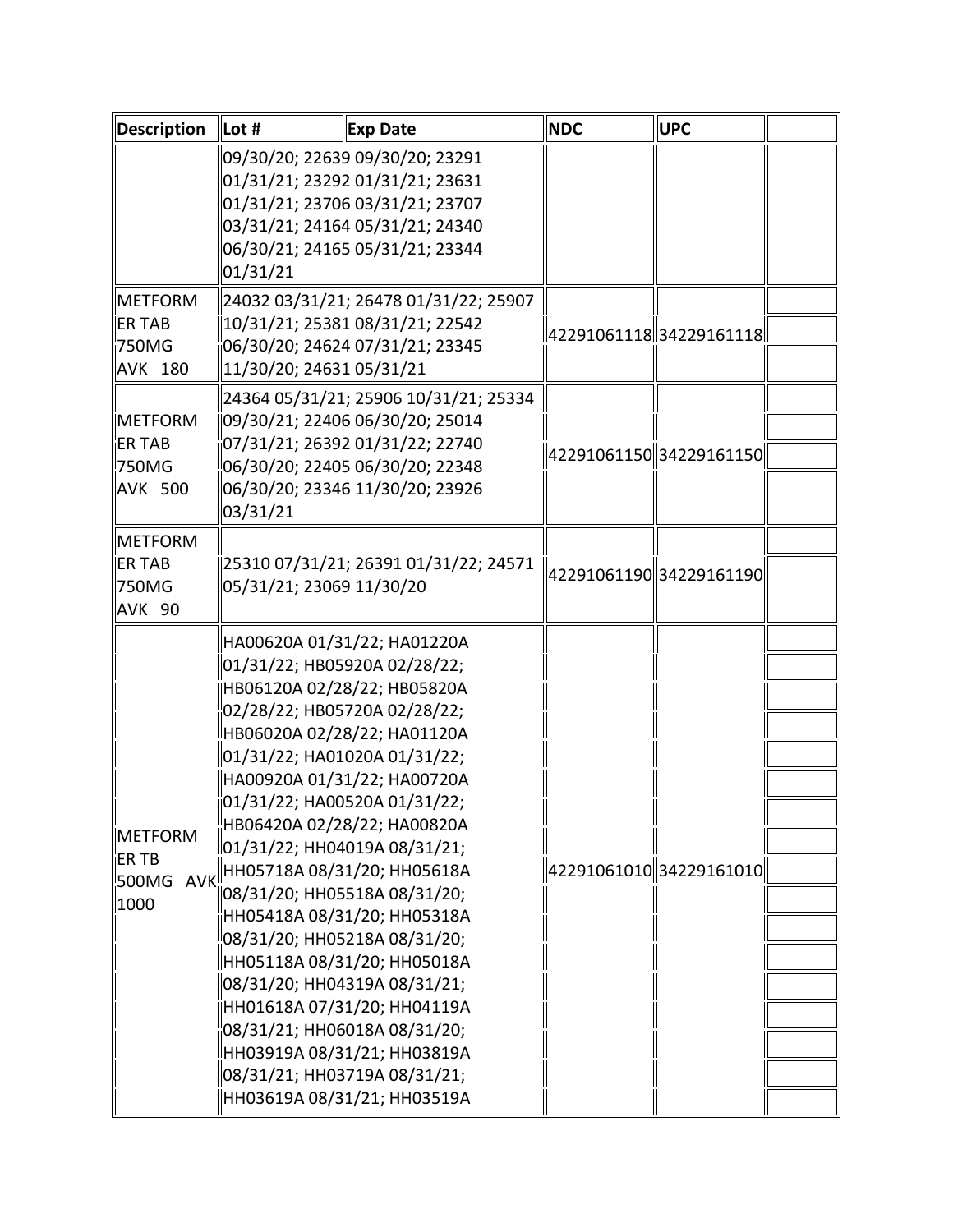| <b>Description</b> | Lot #                          | <b>Exp Date</b>             | <b>NDC</b> | <b>UPC</b> |  |
|--------------------|--------------------------------|-----------------------------|------------|------------|--|
|                    | 08/31/21; HH03419A 08/31/21;   |                             |            |            |  |
|                    | HB06220A 02/28/22; HH01918A    |                             |            |            |  |
|                    | 07/31/20; HB06320A 02/28/22;   |                             |            |            |  |
|                    |                                | HH01718A 07/31/20; HH04219A |            |            |  |
|                    | 08/31/21; HH08819A 08/31/21;   |                             |            |            |  |
|                    | HL01219A 11/30/21; HL01119B    |                             |            |            |  |
|                    | 11/30/21; HK13618A 11/30/20;   |                             |            |            |  |
|                    | HK10218A 10/31/20; HK10118A    |                             |            |            |  |
|                    | 10/31/20; HK10018A 10/31/20;   |                             |            |            |  |
|                    | HK09918A 10/31/20; HK09818A    |                             |            |            |  |
|                    | 10/31/20; HH09219A 08/31/21;   |                             |            |            |  |
|                    |                                | HH09119A 08/31/21; HH05818A |            |            |  |
|                    | 08/31/20; HH08919A 08/31/21;   |                             |            |            |  |
|                    | HH05918A 08/31/20; HH08719A    |                             |            |            |  |
|                    | 08/31/21; HH08619A 08/31/21;   |                             |            |            |  |
|                    |                                | HH08519A 08/31/21; HH08419A |            |            |  |
|                    | 08/31/21; HH08319A 08/31/21;   |                             |            |            |  |
|                    |                                | HH06418A 08/31/20; HH06318A |            |            |  |
|                    | 08/31/20; HH06218A 08/31/20;   |                             |            |            |  |
|                    |                                | HH06118A 08/31/20; HH01818A |            |            |  |
|                    | 07/31/20; HH09019A 08/31/21;   |                             |            |            |  |
|                    |                                | HD01919A 04/30/21; HE01119A |            |            |  |
|                    | ll04/30/21; HG06919A 07/31/21; |                             |            |            |  |
|                    | HE00919A 04/30/21; HH02018A    |                             |            |            |  |
|                    | 08/31/20; HD09819A 04/30/21;   |                             |            |            |  |
|                    |                                | HD09719A 04/30/21; HD09619A |            |            |  |
|                    | 04/30/21; HD09519A 04/30/21;   |                             |            |            |  |
|                    | HD09419A 04/30/21; HE09419A    |                             |            |            |  |
|                    | 05/31/21; HD02019A 04/30/21;   |                             |            |            |  |